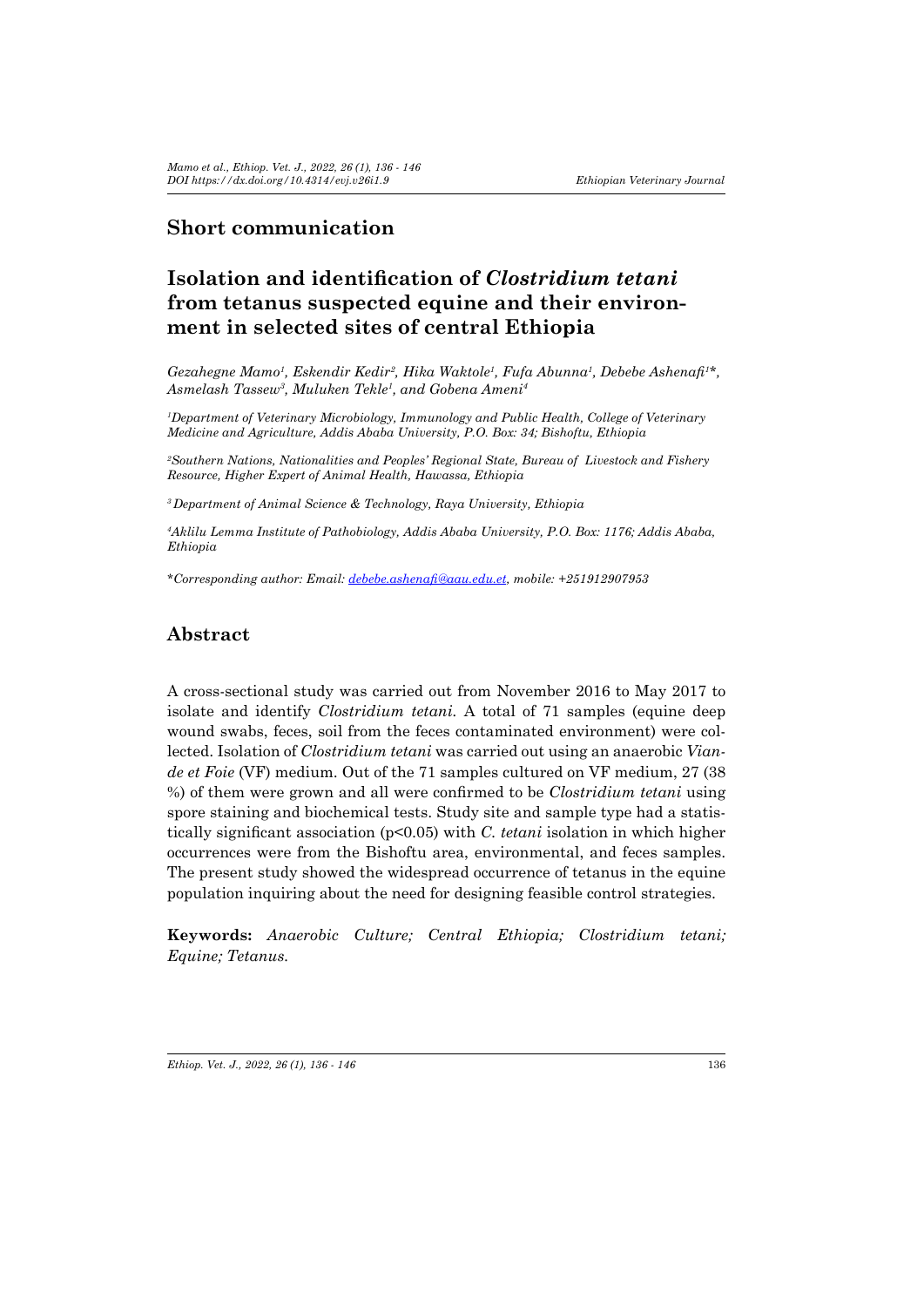## **Introduction**

Equines play a crucial role for the Ethiopian population in which 80 % of its people living in rural areas depend on agricultural activities. Equines are used for transportation, riding, and carting. The low level of development of road transport makes equines most valuable and affordable pack animals under smallholder farming system, but they are vulnerable to infectious diseases of various origins (Gebreab, 1998; Gebrewold *et al*., 2004).

More than 100 species of clostridia are known however*,* less than 20 species are pathogenic to human and domestic animals (Quinn *et al.*, 2004). Clostridia are large (0.3-1.3 x 3-10 micrometer), Gram-positive, anaerobic, endosporeforming and the spores usually bulge the mother cell. Neurotoxic clostridia (*C. tetani* and *C. botulinum*) are among the pathogenic species of clostridia that secrete powerful exotoxins that are responsible for diseases such as tetanus, botulism, and gas gangrene when they are in their active form (Quinn *et al.*, 2004). Tetanus is caused by *Clostridium tetani* associated with fatal wound infections affecting both humans and animals (Meshad *et al*., 2013).

The World Health Organization (WHO) global and regional immunization profile in 2014 reported tetanus cases in the European region to be 67 but it was 2900 in Africa. Tetanus is most commonly found in developing countries and it is rare in the developed world (Gibson *et al.,* 2009). The majority of tetanus cases in developing countries including Ethiopia occur due to the lack of effective immunization, poor treatment of injuries, and decline in protective antibodies. Thus, exposure to spores remains high. A retrospective cross-sectional study from medical records of patients admitted at Felege Hiwot Referral Hospital of Ethiopia reported that among 110 tetanus cases, 36 (32.7 %) patients were dead due to tetanus (Awoke *et al*., 2016). The mortality rate is much lower in developed countries due to the availability of facilities for intensive care (Anuradha, 2006; Chukwubike and God'spower, 2009; Tadesse and Gebre-Selassi, 2009; Khaskheli *et al*., 2013).

Equines are particularly susceptible to tetanus exotoxins. In developing countries where equines play a key role in the rural economy, tetanus is a major cause of death amongst horses, donkeys, and mules (Radostits *et al.,* 1994; Cullinane *et al.,* 1999). Retrospective analysis of the clinic database between 2003 and 2005 indicated that tetanus is one of the major causes of direct mortality in donkeys of Central Ethiopia (Bojia *et al*., 2006). There were different reports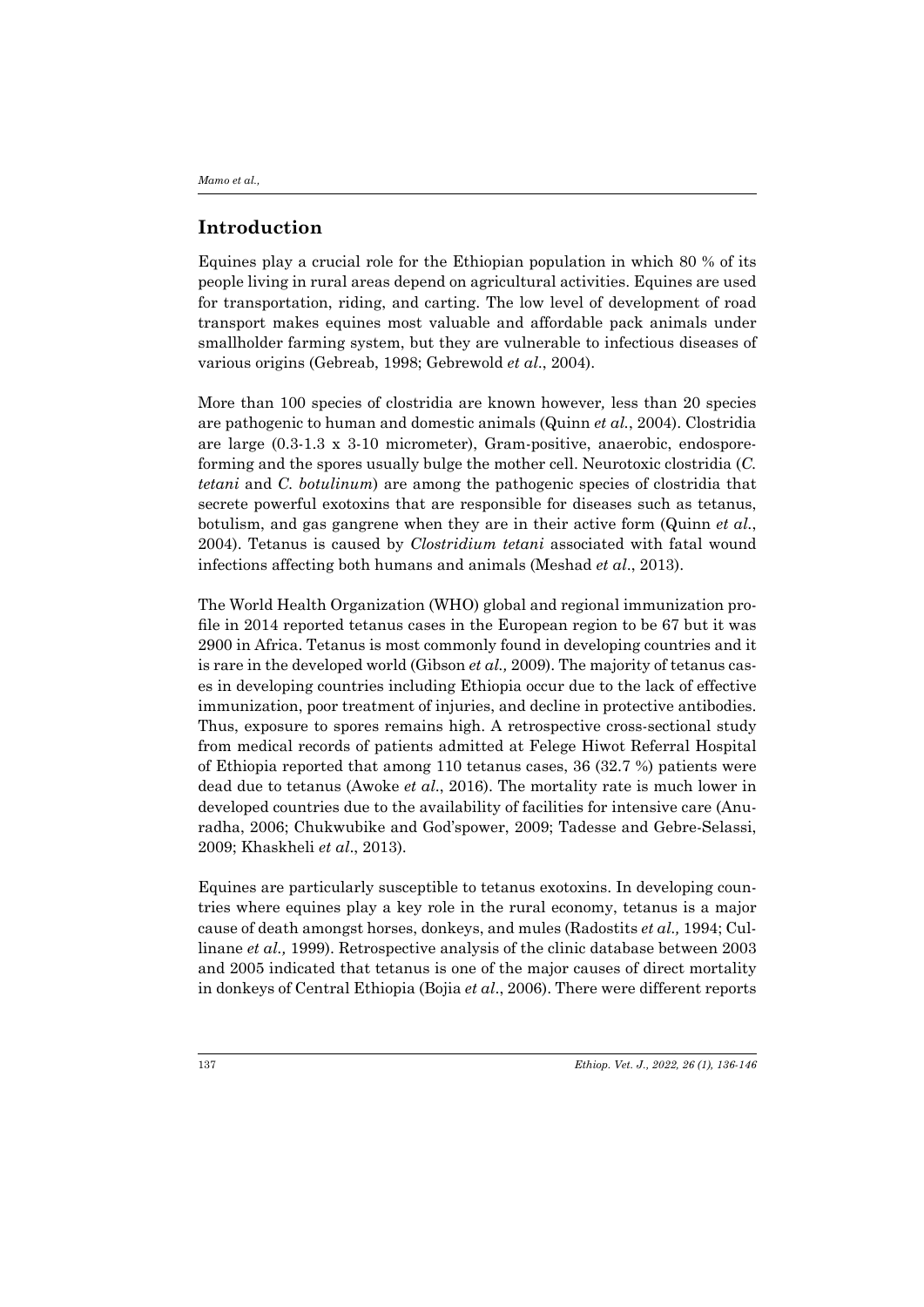of dead and diseased animals due to tetanus cases in Welkayt woreda with a high rate of infected animals during the year 2007/8 - 2012/13 compared to the rest of the years (Gebru and Berihun, 2013).

There is a limited study conducted to isolate and identify *C. tetani* from equine tetanus cases and their environment. Hence, isolation and identification of the *C. tetani* from different sources including soil, deep wound from tetanus cases, and feces of equines would help to confirm the causative agent and provide evidence for further investigation on the transmission and potential risk factors for infection in Ethiopia.

Therefore, this study was conducted to investigate the occurrence of tetanus in equines and their environment in selected sites of central Ethiopia and to identify risk factors for *C. tetani* infection in equines.

### **Materials and methods**

#### **Study areas, animals, and design**

The study was conducted in selected sites of central Ethiopia, which constitute Addis Ababa, Adama, Bishoftu, and Sebeta towns. These areas were selected purposively based on previous reports of tetanus in equine in central Ethiopia (Figure 1). Equine populations in Addis Ababa are 499 mules and 943 horses and 10,000 donkeys. In Adama town, there are an estimated 4621 donkeys, 1856 horses, and 1673 cart horses. The equine populations of Bishoftu include 1450 mules, 29045 donkeys, and 1298 horses. Of the horses in Bishoftu, 1,170 are estimated to be cart horses (SPANA, 2014).

The study animals were 46 tetanus suspected equines (43 donkeys and 3 horses) in the study area of which 27 and 19 were male and female respectively. Regarding age, 15 were in the age group of  $\geq 2$  and < 5 years, and 31 were  $\geq 5$ years. For the environmental study, we included soil samples from the area where tetanus suspected equines exist, i.e. barns, areas where the death occurred due to cases of tetanus, watering areas, and grazing lands.

 A cross-sectional study design was conducted from November 2016 to May 2017 from clinically suspected cases of tetanus.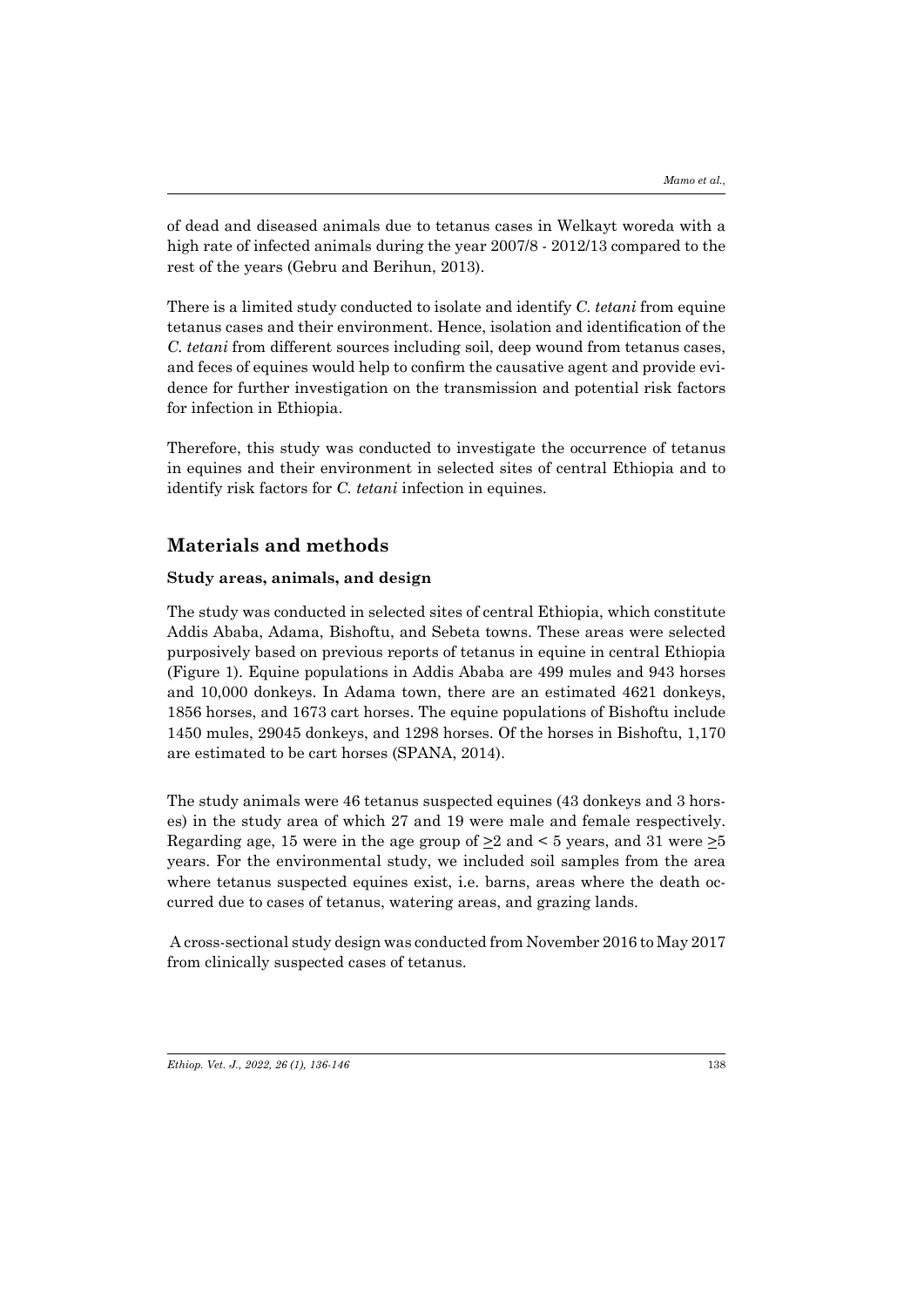

**Figure 1.** Map of Ethiopia that contains study area selected sites of central Ethiopia

#### **Sampling methods, sample collection, and processing**

Since the specimens were collected from those animals suspected to be infected by *C. tetani,* a purposive sampling technique was used to isolate the agent from the suspected cases and environmental samples. For this study, a total of 71 samples, 46 deep wound puncture swabs and fecal samples from suspected cases, and 25 soil samples from grazing land, watering point, and barns were collected. The samples were collected according to bacteriological standard safety conditions (CDC, 2009) in anaerobic transport media (Murray *et al*., 2007; WHO, 2007) and collected samples were transported to Addis Ababa University, College of Veterinary Medicine and Agriculture, Veterinary Microbiology Laboratory, Bishoftu, Ethiopia. Isolation of *C. tetani* from soil was carried out according to the modified method described by Sanada and Nishida (1965). Sample processing was carried out according to the methods of Smith and Hobbs (1974) and Lanitro and Muirhead (1975). Microbiology culture and identification were adapted from the methodology described in Murry *et al*. (2007).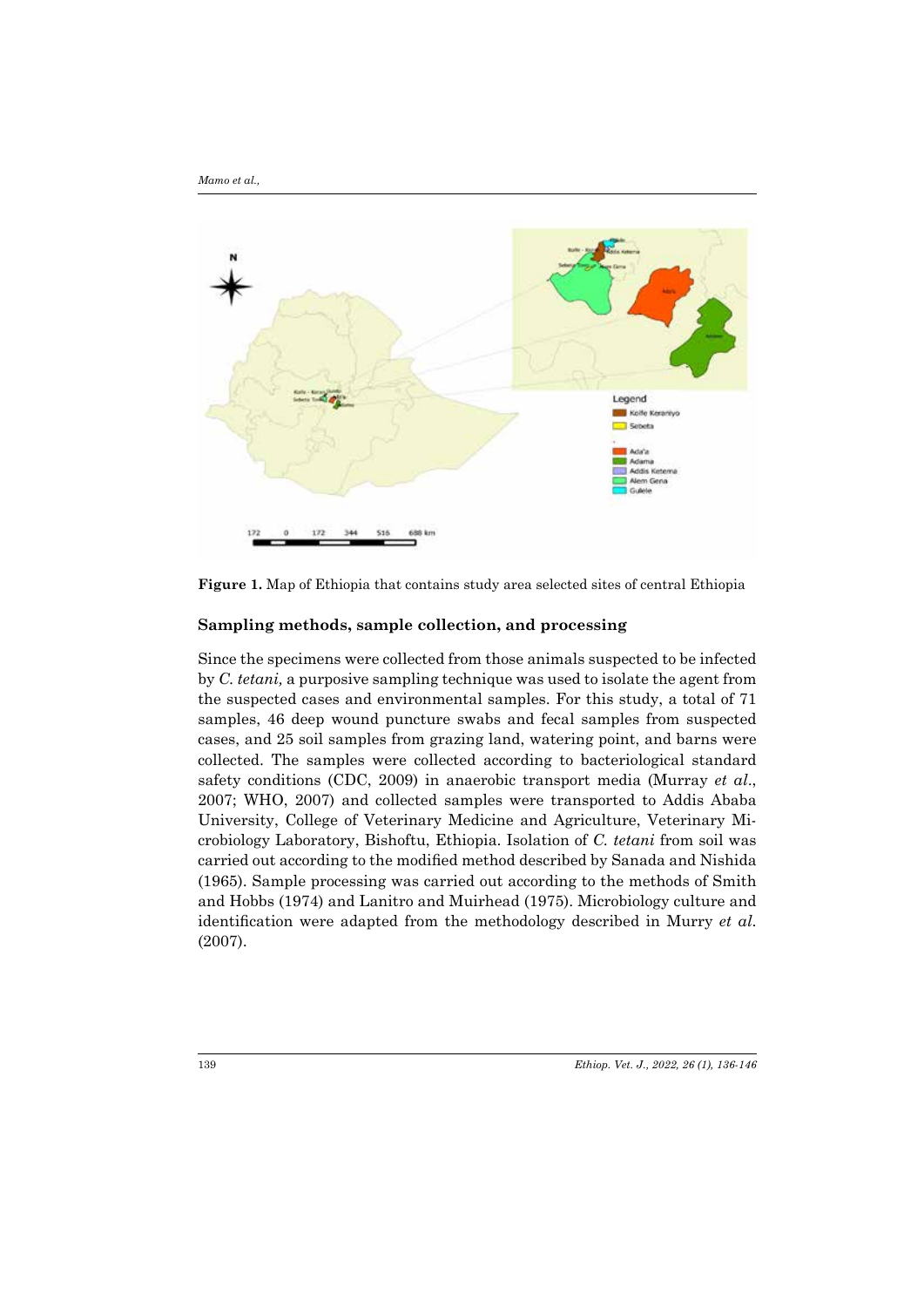#### **Ethical considerations**

Samples from horses and donkeys suspected case of tetanus were collected ethically. All protocols involving animals in the study were approved by the Research Ethical Review Committee of Addis Ababa University, College of Veterinary Medicine and Agriculture, Bishoftu, Ethiopia.

#### **Data management and analysis**

All data collected from the study was transferred to a Microsoft Excel spreadsheet and coded for Statistical analysis using STATA Version 13.0 software and descriptive statistics were used. To consider a result to be statistically significant 95% confidence interval (CI) and p < 0.05 were considered.

### **Results**

#### **Isolation and identification** *C. tetani*

In the current study, from a total of 71 samples collected (46 animal origin and 25 from environment origin), *Clostridium tetani* were isolated from 27 samples (38%) (Table 1)

### **Table 1. Proportion of C. tetani growth based on culture isolation on VF medium**

| Origin of sample   |    | No of cultured Growth on VF | Proportion (%) |  |
|--------------------|----|-----------------------------|----------------|--|
| Environment origin | 25 | 18                          | 72             |  |
| Animal origin      | 46 | 9 (6 donkeys, 3 horses)     | 19.6           |  |
| Overall samples    |    | 27                          | 38             |  |

Spore staining was done on age of 8 days culture of VF medium, out of 27 grown samples, 26 (96%) showed, long slender rods with round ends spores (terminal spore), and spores were 2 to 3 times greater than the diameter of cells and it looks like "drum stick appearance" confirming the characteristics *C. tetani* spore (Figure 2).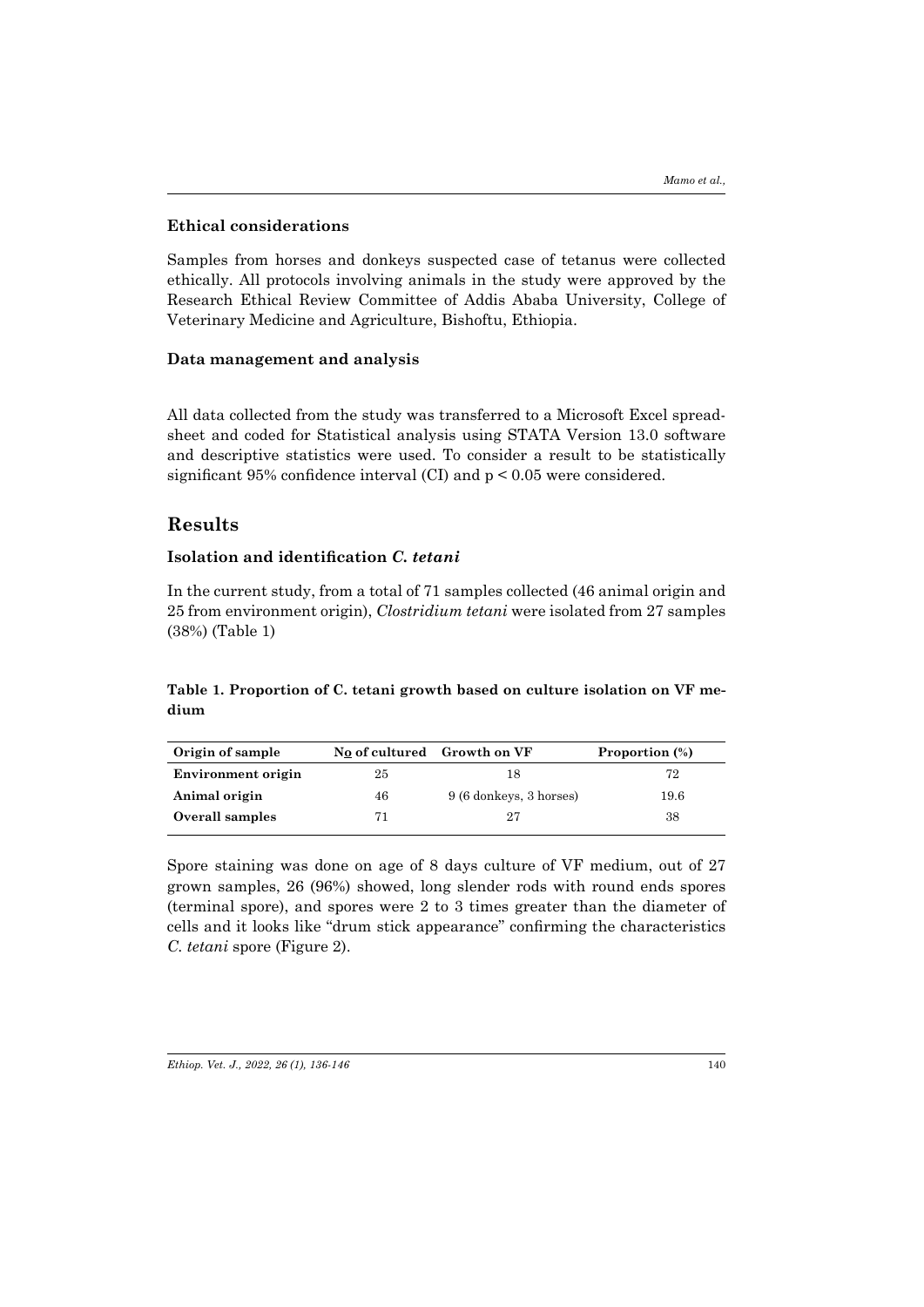*Mamo et al.,*



**Figure 2.** Drum's stick appearance of *C. tetani* spores (arrow) of positive samples after spore staining

### **Association of different risk factors with the occurrence of clinical tetanus**

Association of environmental and animal factors like the selected site, sample type, and sample origin with the proportion of *C. tetani* isolation revealed that site of isolation and sample type had a statistically significant (p>0.05) difference among the group considered. Accordingly, the Bishoftu area and soil sample showed a higher proportion of *C. tetani* isolation (Table 2).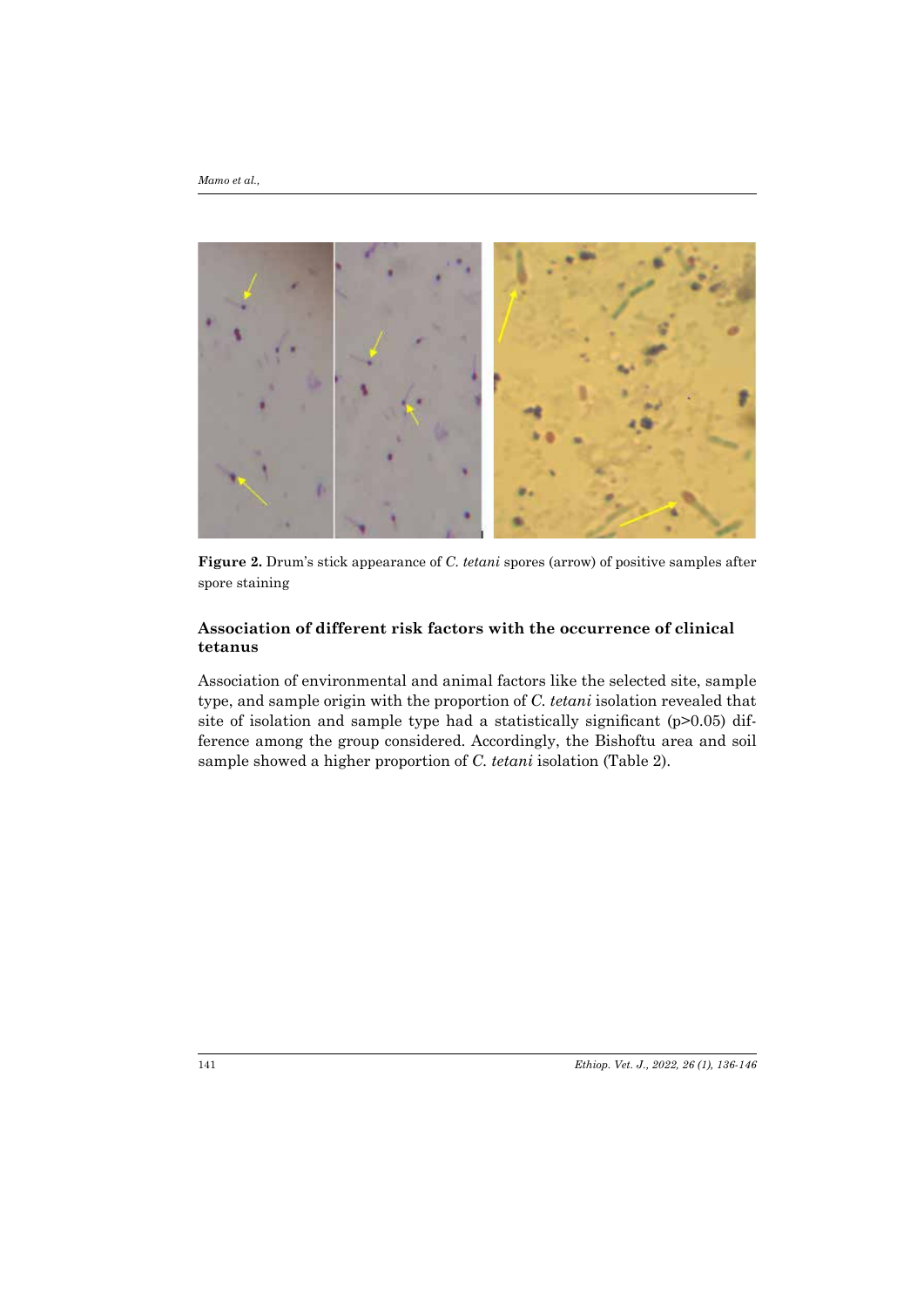| <b>Variables</b>        | <b>No Examined</b> | Proportion<br>$\binom{0}{0}$ | 95% CI          | $X^2$ | p-value      |
|-------------------------|--------------------|------------------------------|-----------------|-------|--------------|
| <b>Sex</b>              |                    |                              |                 | 0.002 | 0.959        |
| Male                    | 27                 | 6(22)                        | $(8.0 - 42.0)$  |       |              |
| Female                  | 19                 | 3(15.8)                      | $(33.0 - 39.0)$ |       |              |
| Age                     |                    |                              |                 | 0.002 | 0.959        |
| $\geq$ 2 and < 5 years  | 15                 | 4(26)                        | $(8.0 - 55.0)$  |       |              |
| $\geq$ years            | 31                 | 5(16)                        | $(5.0 - 33.0)$  |       |              |
| <b>Selected Sites</b>   |                    |                              |                 | 19.6  | $\leq 0.001$ |
| Adama                   | 6                  | 0(0)                         |                 |       |              |
| Bishoftu                | 36                 | 20(55.6)                     | $(38.0 - 72.0)$ |       |              |
| Addis Ababa             | 13                 | 7(53)                        | $(25.0-8.0)$    |       |              |
| Sebeta                  | 16                 | 0(0)                         |                 |       |              |
| Sample type             |                    |                              |                 | 21.7  | $\leq 0.001$ |
| Soil                    | 25                 | 18 (72)                      | $(50.0 - 88.0)$ |       |              |
| Wound swab and<br>feces | 46                 | 9(19.6)                      | $(9.0-34.0)$    |       |              |
| Sample origin           |                    |                              |                 | 18.9  | < 0.001      |
| Animal                  | 46                 | 9(19.56)                     | $(9.0-34.0)$    |       |              |
| Environment             | 25                 | 18 (72)                      | $(50.0 - 88.0)$ |       |              |

**Table 2. Association of different risk factors with the occurrence of clinical tetanus in sampled equine and environmental samples in central Ethiopia**

# **Discussion**

The isolation of *C. tetani* from the deep wound puncture and feces in 9 (19.6%) of cases in the current study was comparable with Hajra *et al*. (2015) who isolated *C. tetani* from 16% of the cases. However, it is lower than the reports of James *et al.* (2009), who isolated *C. tetani* from 53.57% of samples from deep wounds. In Louisiana (USA), in 2015 the Department of Health and Hospitals reported the isolation of *C. tetani* in 30% of cases (Louisiana Dept. of Health & Hospitals, 2015). The difference in the results might be related to the difficulty of identifying wounds caused by anaerobic bacteria in which growth occurs after the healing of minor wounds. From soil samples, *C. tetani* were isolated in 18 (72%) of the cases. This result was higher than the reports of Bukar (2008) who reported 60%. The high proportion of isolation from soil samples in this study may be due to the spore formation of bacteria which might allow the organisms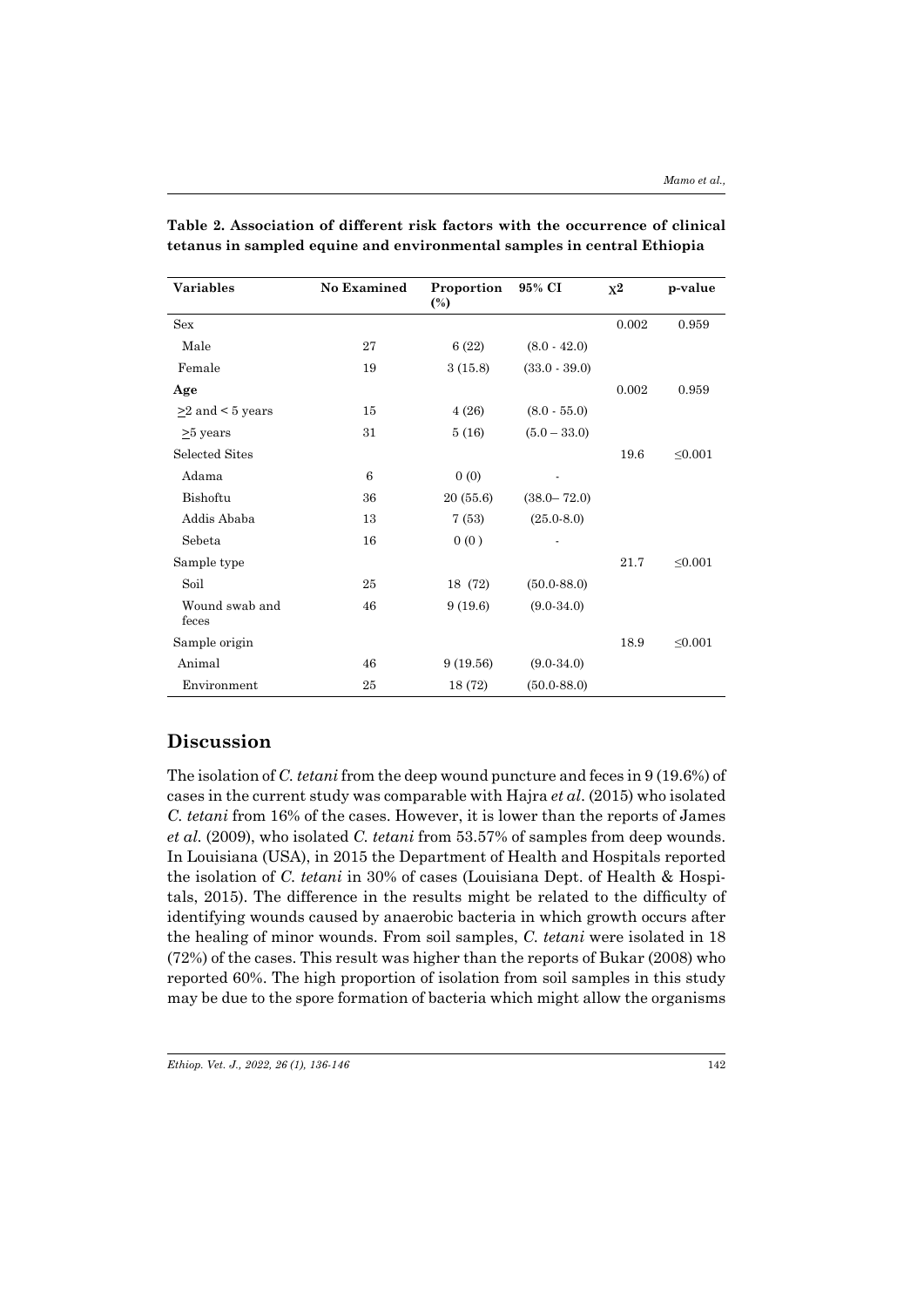*Mamo et al.,*

to persist in the environment for years in the most fertile and virgin soils that contain organic matter (Quinn *et al*., 2004).

The rate of isolation of *C. tetani* from soil samples (72%) was higher than the rate of isolation from wound samples (17%). This finding is in line with the findings of Carol and Tracy (1996) who indicated that *C. tetani* is commonly found in the soil and can be isolated from the wound in only about one-third of the cases.

The present finding was different from Green *et al.* (1994) who suggested age as a predisposition for younger horses, but did not report an association between age and survival, while Van *et al.* (2008) in a retrospective study of 31 cases suggested that young horses are particularly vulnerable to tetanus and their prognosis is poorer than that of older horses. This variation in age susceptibility might be due to older horses being more likely to be immune through natural exposure to the disease (Galen *et al.,* 2008) and equines that are appropriately vaccinated are solidly immune to the condition of tetanus disease. Estimates of the occurrence of *C. tetani* between animal sex showed no significant difference (p>0.05). This was supported by previous reports (Malikides *et al.,* 2002; Gracner *et al.,* 2015; Dajman *et al.,* 2015).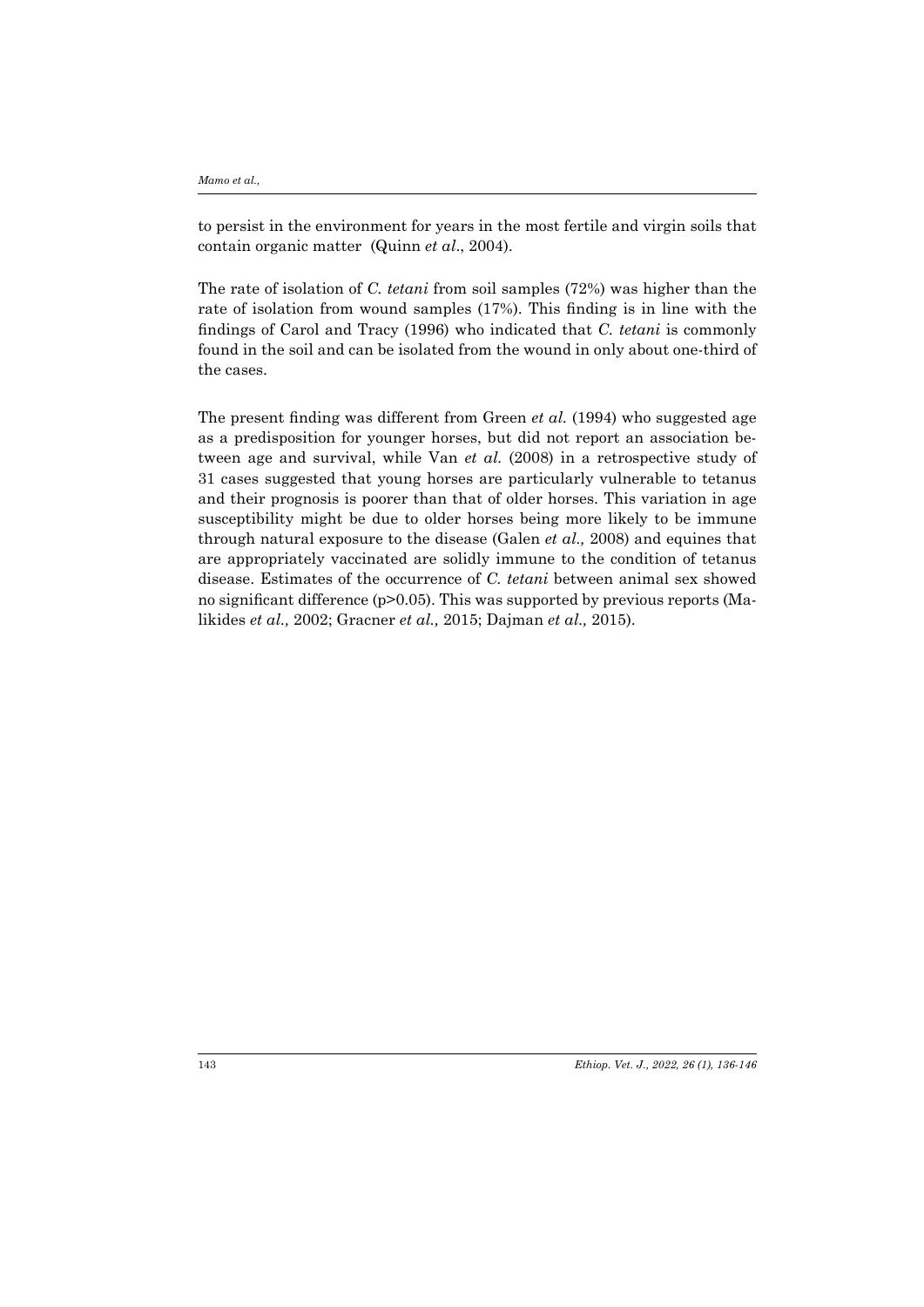### **Conclusions**

The current study showed for the first time that tetanus is widespread in equines and their environment in central Ethiopia. A high proportion of *C. tetani* was detected and isolated from clinical tetanus cases and the environment by using various bacteriological diagnostic techniques from the different samples collected during the study period. It is clear from the present findings that those animals exposed to *C. tetani* can be easily affected unless they take tetanus antitoxin as a preventive measure inquiring the need for future development of tetanus toxoid vaccine in Ethiopia.

#### **References**

- Anuradha, S., 2006. Tetanus in adults a continuing problem: an analysis of 217 patients over 3 years from Delhi, India, with special emphasis on predictors of mortality. *Med. J. Malaysia,* 61(1), 7-14.
- Awoke, D., Anteneh, A., Amanuel, A., Amare, T., Amelwork, S., Berhanu, E., Daniel, M., Yinebeb, M., Seble, W. and Fantahun, B., 2016. Clinical profile of tetanus patients attended at Felege Hiwot Referral Hospital, Northwest Ethiopia: a retrospective cross-sectional study. *SpringerPlus*, 5, 892.
- Bojia, E., Feseha, G., Alemayehu, F., Ayele, G., Tesfaye. M., Trawfored, A., and Anzuino, J., 2006. A comprehensive approach to minimize the fatal effects of tetanus and colic in donkeys of Ethiopia. The Donkey Health and Welfare Project, The Donkey Sanctuary, College of Veterinary Medicine and Agriculture, Addis Ababa University, Debre Zeit, Ethiopia.
- Bukar, A., Mukhtar, M. and Adam, S., 2008. Current trend in antimicrobial susceptibility pattern of Clostridium tetani isolated from soil samples in Kano, Bayero. *J. Pure Appl. Sci.,* 1(1), 112 – 115.
- Carol, L. W., and Tracy, D. W., 1996. Clostridia: Spore forming anaerobic bacilli. Medical Microbiology, 4th edition, University of Texas Medical Branch at Galveston. ISBN-10: 0-9631172-1-1, Available from: https://www.ncbi.nlm.nih.gov/books/ NBK7627/
- CDC, 2009. Biosafety in Microbiological and Biomedical laboratories fifth edition. U.S. Department of Health and human services, Public health service, National institutes of health.
- Chukwubike, O.A., and God'spower, A.E., 2009. A 10-year review of the outcome of management of tetanus in adults at a Nigerian tertiary hospital. *Ann. Afr. Med.,*  8(3), 168–172.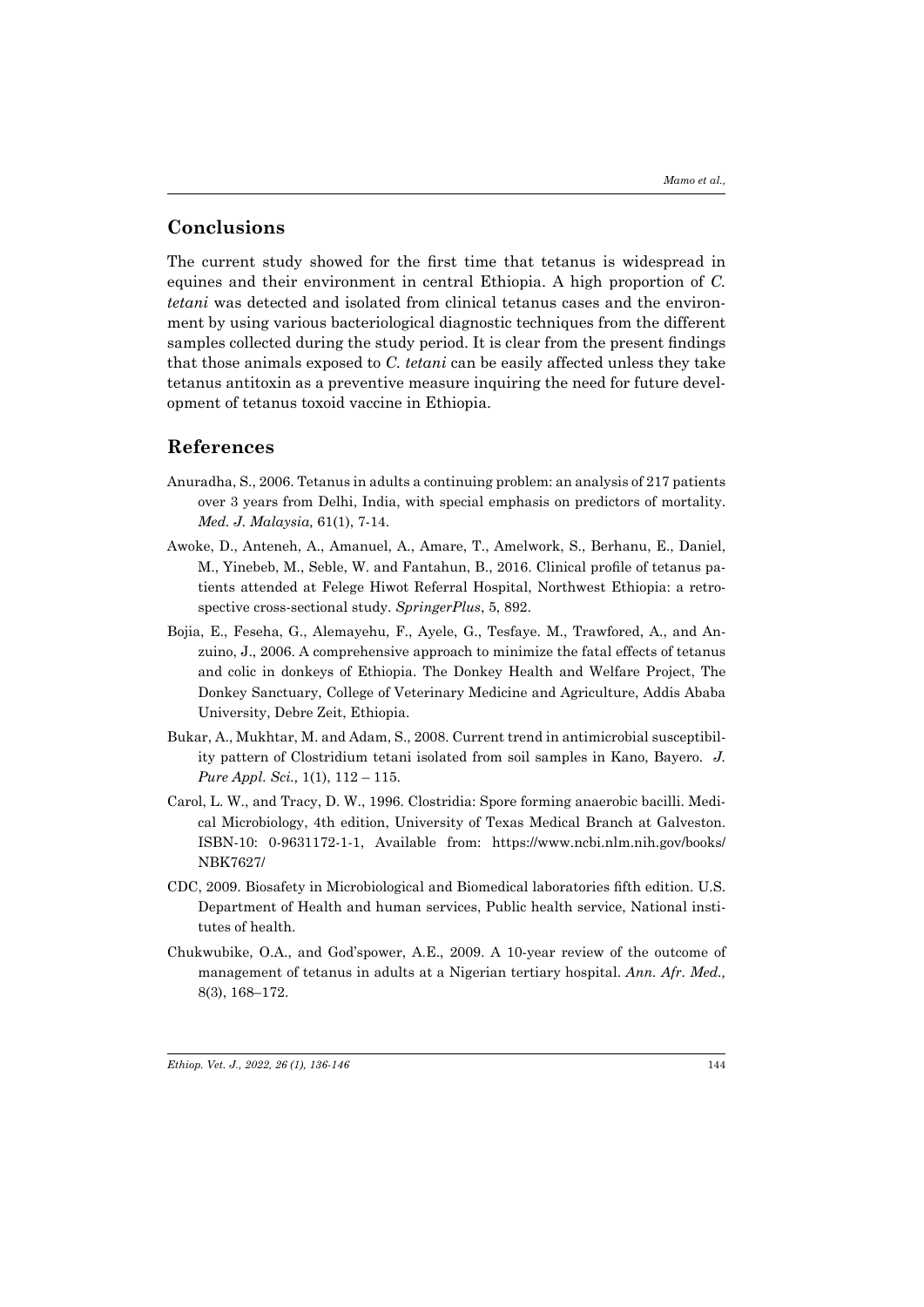- Cullinane, A.A., Bernard, W., Duncan, J.L., Smith, I.M. and Timoney, F., 1999. Infectious diseases. In: The Equine Manual, Eds: Higgins, A. J. and Wright, I. M., W.B. Saunders, London. Pp. 65-70, 979-980.
- Dajman, G., Liubo, B., Inga, B., Petra, C., Gordana, G., Jelena. S., Robert, Z., Vladimir, S. and Marko. S., 2015. A twenty-year retrospective study of tetanus in horses .42 cases, *Veterinarski Arhiv.*, 85(2), 141-149.
- Galen, G.V., Delgusie, C., Sandersen, C., Verwilghen, D., Grulke, S. and Amory, H., 2008. Tetanus in the equine species: a retrospective study of 31 cases. *Vlaams Diergeneeskd Tijdschr.*, 133 (12), 512-517.
- Gebreab, F. (1998): Helimnthes parasites of working equids, The African perspective. Proceeding of the 8th International Conference on infectious diseases of Equine. Dubai, UAE, 23-26 March 1998, Pp. 318-324.
- Gebrewald, A., Tegegn, A. and Yami, A., 2004. Research needs of donkeys utilization in Ethiopia. A resource book of the Animal Traction Network for Eastern and Southern Africa (ATNESA), Technical center for Agriculture and rural cooperation (TCA), Wageningen, the Netherlands, Pp. 77-81.
- Gebru, H. and Berihun, A., 2013. Retrospective assessment of blackleg in Kafta Humera Woreda. Bureau of Agriculture and Rural Development, Welkayt, Tigray, Ethiopia. College of Veterinary Medicine, Mekelle University, Mekelle, Ethiopia. *Momona Ethiop. J. Sci*., 7(1): 134-140.
- Gibson, K., Bonaventure Uwineza, J., Kiviri, W., Parlow J., 2009, Tetanus in developing countries: a case series and review. *Can. J Anesth.,* 56, 307-315.
- Gracner, D., Barbic, L.j., Bijader, I., Colig, P., Greguric Gracner, G., Selanec, J., Zobel, R., Stevanovic, V. and Samardzija, M., 2015. A twenty-year retrospective study of tetanus in horses: 42 cases. *Vet. Archiv.,* 85, 141-149.
- Hajra, H., Awais, A., Naeem, A., Asif, J., Muhammad, I., Bashir, A., and Muhammad, I. A., 2015. Isolation and antibiogram of Clostridium tetani from clinically diagnosed tetanus patients. *Am. Soc. Trop. Med. Hyg.,* 93(4), 752-756.
- James, I. C., Lam, T. M., Huynh, T. L., To, S. D., Tran, T. T., Nguyen, V. M., et al., 2009. Microbiologic characterization and antimicrobial susceptibility of Clostridium tetani isolated from wounds of patients with clinically diagnosed tetanus. *Am. J. Trop. Med. Hyg.,* 80(5), 827–831.
- Khaskheli, M.S., Khuhro, B.A. and Jamali, A.H., 2013. Tetanus: still a killer in adults. *Anesthes. Pain Intensive Care*, 17(2), 149–153.
- Lanitro, J.P. and Muirhead. P.A., 1975. Quantitative method for the gas chromatographic analysis of short-chain monocarboxylic and dicarboxylic acids in fermentation media. *Appl. Microbiol.,* 29, 374-381.